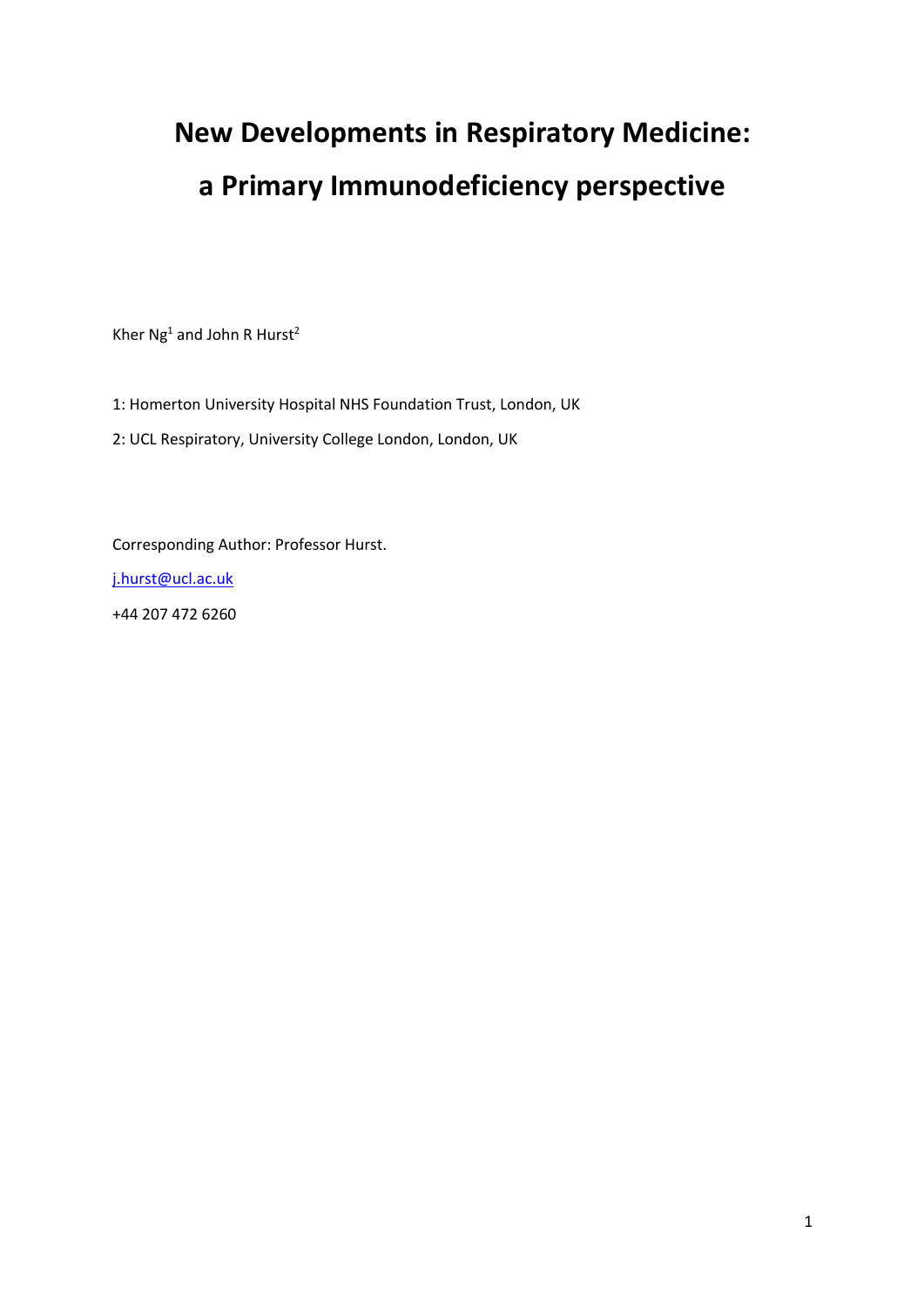# **ABSTRACT**

**PURPOSE OF REVIEW:** To consider recent developments in respiratory medicine that are of relevance to clinicians caring for adults affected by primary immunodeficiency disorders.

**RECENT FINDINGS:** We consider impulse oscillometry, new bronchoscopic techinques for sampling, MRI and PET, the concept of the human airway microbiome, and new treatment approaches for bronchiectasis and interstitial lung disease to better understand the future of respiratory care for people with PID.

**SUMMARY:** New approaches to the diagnosis and management of respiratory manifestations of PID have been driven by better understanding of the lung in health and disease, progress in imaging and sampling modalities, and new therapeutics.

KEYWORDS: Primary Immunodeficiency; Lung; Complications

## **INTRODUCTION**

This review will consider recent developments in respiratory medicine that are of relevance to clinicians caring for adults affected by primary immunodeficiency disorders (PID). We will first summarise the major respiratory manifestations of PID, before going on to describe new approaches to the diagnosis and management of respiratory disease, based on a deeper understanding of the lung in health and disease. Improvements in respiratory health for those living with PID are also being driven by a better understanding of the specific immunodeficiency disorders, for example in relation to genetic diagnosis.

# **REVIEW**

There are existing reviews that summarise the pulmonary complications PID [1]. In PID characterised by antibody deficiency (PAD) such as Common Variable Immunodeficiency Disorders (CVID), lung complications can be divided into three groups: acute infections of both the upper and lower respiratory tracts, the development of bronchiectasis as a consequence of recurrent airway infection, and granulomatous-lymphocytic interstitial lung disease (GLILD). The latter is best considered the pulmonary component of a multi-system immuno-inflammatory syndrome seen in a subset of people living with CVID [2, 3].

People affected by chronic granulomatous disease (CGD) are also prone to recurrent respiratory infections, including those associated with specific organisms such as *Staphylococcus*, Nocardia and Aspergillus [4]. It is further recognised that people with CGD may develop granulomatous inflammation in the lung (and thoracic lymph nodes) with subsequent risk of interstitial lung disease [5].

Importantly, understanding the pulmonary manifestations of PID is important to both pulmonologists and to clinical immunologists. PID remain associated with significant diagnostic delay and initial manifestations are often within the lung such that pulmonologists need to be alert to the possibility of PID in people presenting with severe,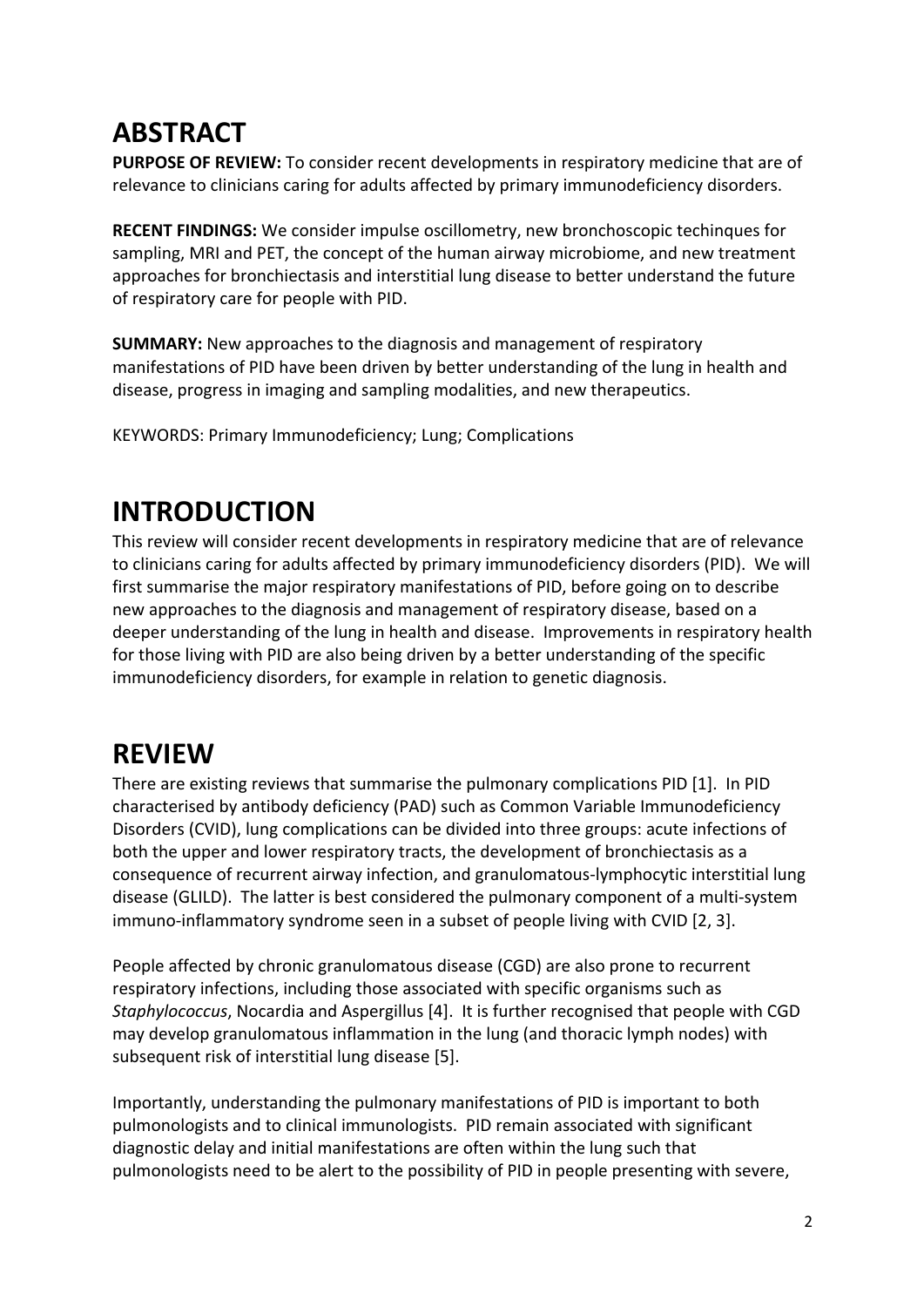unusual, persistent or recurrent ('SPUR') infections, and those with interstitial lung disease. Conversely, clinical immunologists need to be alert to the development of acute and chronic respiratory complications of PID.

From this background, it will be apparent that the major challenges when considering respiratory manifestations of PID relate to the early detection and effective monitoring and treatment of lung complications. In the sections below we will consider new developments in respiratory physiology and imaging, including new opportunities for diagnostic sampling and how our understanding has been affected by a better understanding of the respiratory microbiome. Finally, we will examine new therapeutic approaches to treat both bronchiectasis and GLILD.

### **Respiratory Physiology**

Spirometry remains the most commonly used pulmonary function test due to its simplicity and wide availability, and is key to the assessment of patients with respiratory disease [6, 7]. Spirometry is useful to differentiate obstructive diseases (defined by a reduced ratio of forced expiratory volume in one second to (forced) vital capacity -  $FEV_1/(F)VC$  - from restrictive diseases defined by a reduction in total lung capacity (TLC) below the 5th percentile of predicted value but a normal  $FEV<sub>1</sub>/VC$  ratio [8]. Predicted values are derived from the average expected in a healthy individual of any given age, height, sex and race [9].

Reliable spirometry is effort dependent, which can lead to bias. A novel, non-invasive method called the forced oscillation technique (FOT) only requires tidal breathing [10]. FOT, first described by *Dubois et al* in 1956, uses sound waves of different frequencies superimposed on a patient's tidal breathing to measure the mechanical properties of the airways and lung parenchyma in the form of respiratory impedance (*Z*rs). This technique has similar sensitivity to spirometry in identifying airway abnormalities [11, 12]. Z<sub>rs</sub> is the sum of all forces, made up of resistance of the airways (*R*rs) and reactance (*X*rs), opposing the generated oscillations [13, 14]. *X*rs comprises the inertia of the air column (inertance) and the elasticity of the lung (capacitance) and are of opposing phases. Resonant frequency (*F*res) is the frequency at which these two opposing factors are equal [14, 15] (Figure 1).

However, FOT measurements were time-consuming as only one frequency wave could be passed at any one time. This led to the development of impulse oscillometry system (IOS) by *Michaelson et al* in 1975, which sends an impulse comprising multiple sound frequencies into the airways, providing a more accurate mathematical analysis of resistance and reactance [14, 16]. Simplistically, higher sound frequencies (20 Hz) only travel shorter distances (thus measuring the larger airways) whilst lower sound frequencies (5 Hz) travel into the smaller airways. Distal airway obstruction such as that seen in asthma and COPD results in an increase of *R*rs, and *X*<sup>5</sup> (reactance at 5Hz frequency) to be more negative, causing the *F*res to increase. The change in *R*rs is more prominent in asthma and can be used in disease monitoring and assessment of reversibility whereas *X*<sup>5</sup> is more impaired in chronic obstructive pulmonary disease (COPD) and can be used to monitor disease progression over time in which it correlates with  $FEV<sub>1</sub>$  [15, 17].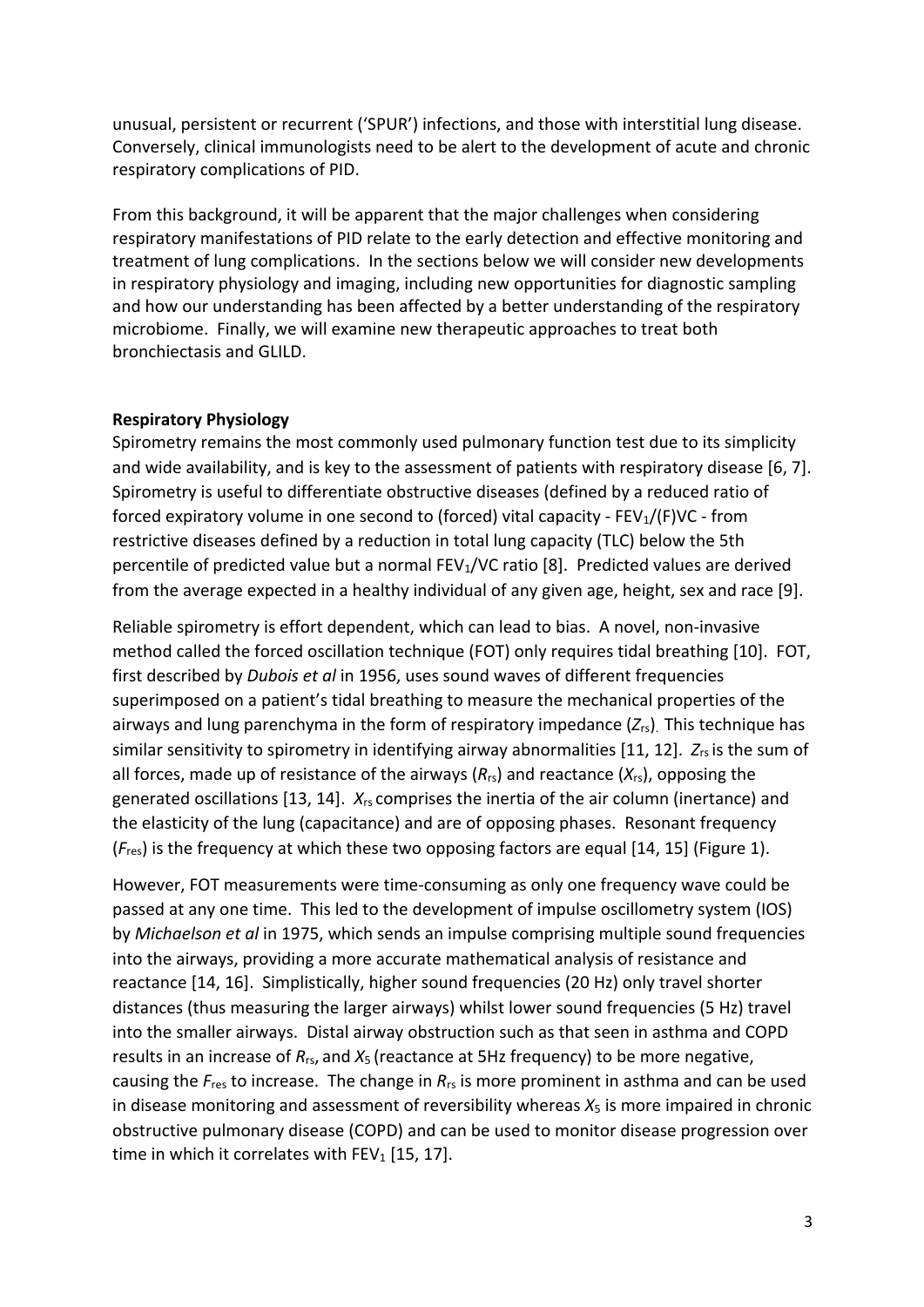Similarly, due to decrease in elasticity with subsequent increase in resistance, findings in interstitial lung disease reveal a more negative *X*<sup>5</sup> and an increased *R*rs. It has recently been reported that the inspiratory  $X_5$  values are more negative than expiratory  $X_5$  values in interstitial disease, contrasting to the situation in COPD [18].

### **Diagnostic Sampling**

Enlarged intra-thoracic lymph nodes are seen in many respiratory manifestations of PID, but sampling them has historically been difficult, with significant morbidity associated with mediastinoscopy. In the current practice, thoracic lymphadenopathy can now be more readily defined using endobronchial ultrasound (EBUS) with trans-bronchial needle aspiration (EBUS-TBNA) [19].

There are two types of EBUS currently available: radial probe and linear bronchoscope. Both contain a transducer (which generates and receives ultrasound waves) and a processor (which integrates the sound waves into the ultrasound images) [20]. Radial EBUS was first developed in the 1990s and became commercially available in 1999. Linear EBUS was first developed in 2005 [21]. EBUS is typically performed as a day case procedure using local anaesthesia and conscious sedation.

A radial probe is small and can be inserted through the working channel of a conventional flexible bronchoscope. It has a 360° rotating transducer which allows visualization of the surrounding layers of the bronchial wall, typically to detect tumour invasion (Figure 2). The probe can also be used to detect peripheral pulmonary lesions. The probe is inserted with a guide sheath and is then left at the site of lesion after removal of the probe to allow insertion of biopsy instrument [21].

The linear EBUS bronchoscope is bulkier and less flexible and has a convex probe at the tip which provides a 60-80<sup>o</sup> ultrasound view parallel to the long axis of the scope (Figure 3). It can be positioned within the main airways and when in contact with the bronchial wall can assess surrounding lymph nodes and other abnormalities. A 21 or 22-gauge needle can then be introduced into the working channel within the scope, under real-time ultrasound guidance, beyond the bronchial wall into the lymph node or lesions for sampling. [20 ,21] (Figure 4).

For mediastinal lymph nodes or lesions that are not accessible via the airways, for example those adjacent to the oesophagus, oesophageal ultrasound-guided fine needle aspiration (EUS-FNA) using gastro-intestinal endoscopes can be used [22]. When performed with an EBUS probe, the procedure is called EUS-B [23].

In addition to the ultrasound techniques described above, a further imaging modality that can be used in the assessment of the pulmonary complications of PID is 2-[(18)F]-fluoro-2 deoxy-d-glucose positron emission tomography and computed tomography (FDG PET-CT) scanning. PET-CT is now widely used in assessment of malignancy. However, FDG uptake occurs in other conditions with high glucose metabolism such as those associated with inflammation and infection [24]. Although not firmly established as diagnostic modality in PID, PET-CT may have a role in assessing the amount and volume of functional disease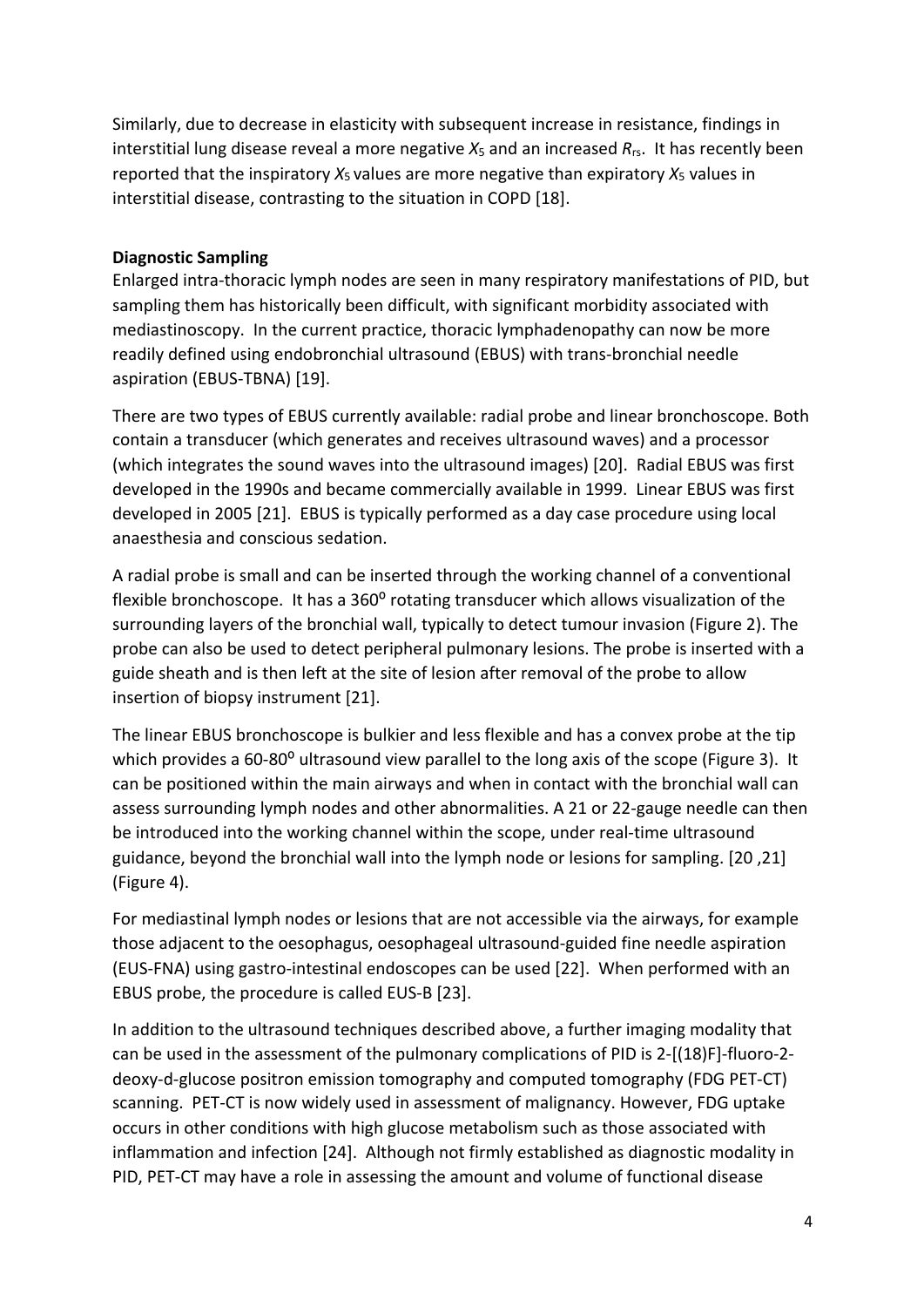activity, even in normal-sized lymph nodes (this functional information may therefore be more useful than CT), and to inform therapeutic response with repeat PET-CT for comparison [25] (Figure 5). Lesions and mediastinal lymph nodes that demonstrated increased FDG uptake can also be a helpful guide for EBUS sampling of highly active areas, for example where the differential diagnosis includes lymphoma.

There is also emerging evidence on new roles of MRI in the assessment of lung disease in association with PID, mainly due to the advantage of being radiation-free. This is important due to the frequency of monitoring required in PID-related lung diseases. HRCT is currently considered the gold standard for diagnosing and monitoring interstitial lung diseases [26], with the risk of considerable cumulative doses of radiation from repeated CT imaging over a patient's lifetime. There is some evidence that MRI can be considered as an alternative as it is comparable with CT in the assessment of consolidation, bullae, bronchiectasis, bronchial wall thickening, mucous plugs, nodules and cavities [27]. When used with diffusion weighted imaging (MRI with DWI, Figure 6), this modality has the ability to detect areas of active inflammation even before macroscopic changes become visible on conventional imaging [28]. MRI therefore represents an exciting development in the assessment and monitoring of lung complications in PID. However, advances are limited by the current low availability of MRI scanners, higher cost with low spatial resolution, long scanning time requiring patients' co-operation and the low accessibility to radiologists specializing in chest MRI [27, 29].

### **New Understanding on the Airway Microbiome and Lower Airway Infection:**

Until around 2010, and based on results from culture-dependent microbiology, it was thought that the lower airway was sterile in health. Culture-independent microbiology (16S RNA sequencing) enabled the first report, in 2010 [30], describing a healthy human airway microbiome, dominated by species that had not been grown, sought or reported using lower airway culture. There is now an extensive literature on the airway microbiome in health and disease [31] with, in general, chronic respiratory disease associate with a reduction in the diversity of airway flora, particularly an increase in the prevalence of *Proteobacteriaceae* – a group comprising species traditionally considered to be respiratory pathogens such as non-typeable *Haemophilus influenzae*. For people living with chronic respiratory disease such as bronchiectasis, acute infections or 'exacerbations' of those conditions are associated with further dysbiosis [32] again typically characterised by a reduction in the diversity of airway flora.

Currently, most clinical services remain based on culture-dependent methods, increasing supplemented by molecular techniques. Results need to be interpreted in the light of our new understanding of the airway microbiome. Thus, for example, the absence of bacterial growth does not completely exclude bacterial infection, and the presence of a potential pathogen does not necessarily imply that the organism is driving disease (many patients with chronic respiratory disease have persistent organisms in sputum, including *Haemophilus*. The latter consideration will become more important in relation to culture independent methods.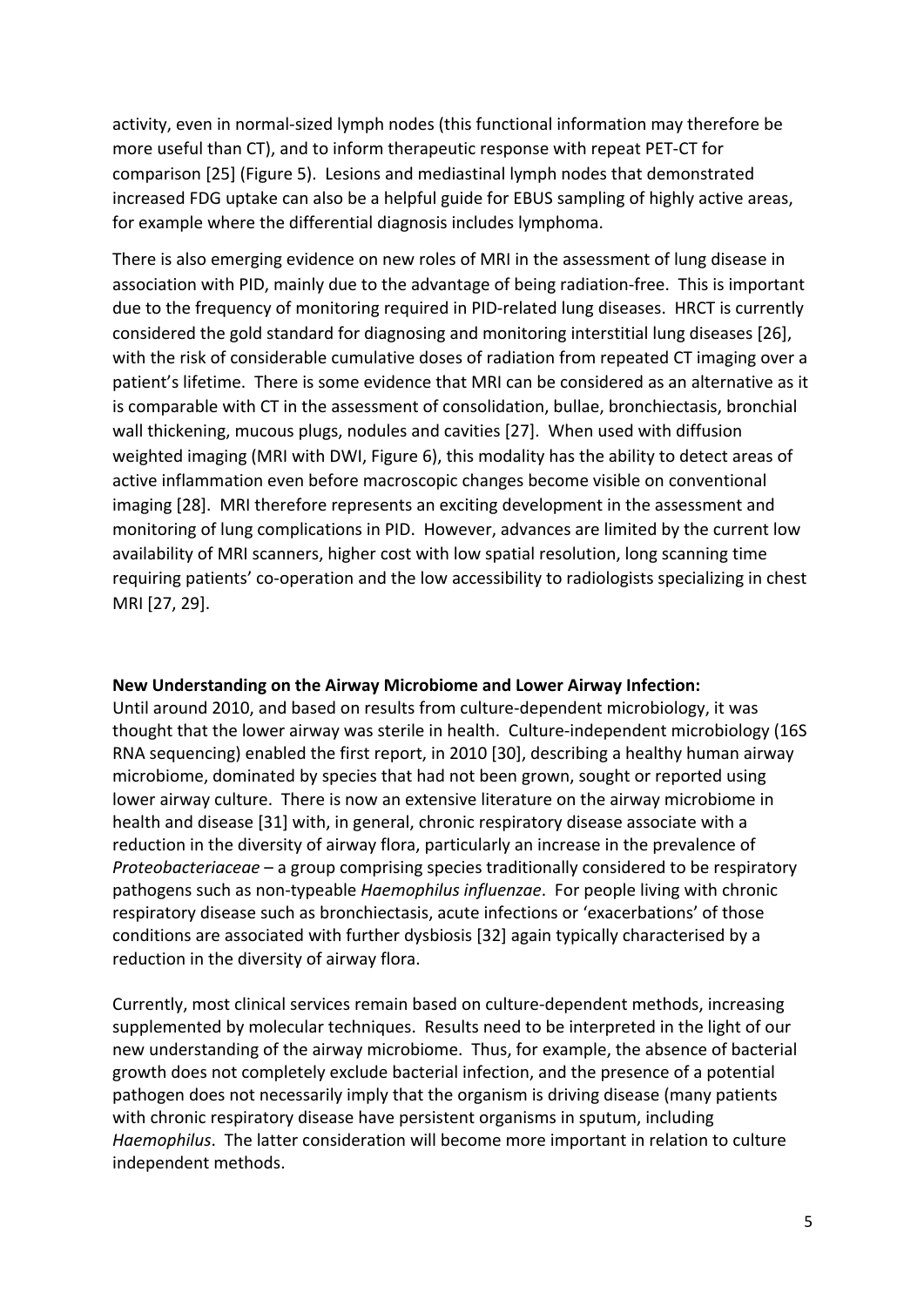A major research question that remains poorly addressed is the nature of the airway microbiome in people with PID, both before and after intervention such as antibody replacement. Whilst there is an evolving literature on the presence and implications of dysbiosis in the gut microbiome in PID [33], there is much less known about the lung [34].

Although recognised as important pathogens in asthma and chronic obstructive pulmonary disease (COPD) for many years, it is now apparent that respiratory viruses can be isolated in more than 50% of exacerbations in people with CVID are also likely a significant cause of these events [35]. The single commonest virus was human rhinovirus, for which there is currently no effective treatment (or vaccination for those able to make a vaccine response).

Whichever approach to diagnosing respiratory infection is taken, there remains evidence that people with PID delay commencing antibiotics for respiratory infection [35], risking delayed recover, increased severity and the development of complications such as bronchiectasis.

### **Emerging Therapeutics:**

A significant recent development in respiratory medicine has been the demonstration of efficacy from two anti-fibrotic drugs, pirfenidone [36] and nintedanib [37] in, initially, Usual Interstitial Pneumonia (UIP) but subsequently more widely including nintedanib in those with undifferentiated ILD [38]. Whether such approaches are effective in the context of GLILD remains to be defined.

Revised guidelines for the management of bronchiectasis were published by the European Respiratory Society in 2017 [39]. One of the challenges in interpreting novel research in bronchiectasis is that many studies specifically exclude patients with PID-associated bronchiectasis.

There is increasing evidence to support, and on-going trials to investigate the use of mucoactive therapies in bronchiectasis, as an adjunct to effective airway-clearance physiotherapy, including both nebulised hypertonic saline and carbocisteine [40]. Drugs targeting the cystic fibrosis trans-membrane regulator (CFTR) are transforming the management of CF, and now being explored in non-CF bronchiectasis. Whilst antibiotic prophylaxis, especially with macrolides, is well established in bronchiectasis, novel ways of delivering this include directly to the airway via inhalation which may have benefit in specific patient groups, still to be defined [41]. Bronchiectasis is associated with airway inflammation, and a further novel approach has been to examine novel anti-inflammatories in bronchiectasis, including neutrophil elastase inhibitors and anti-cytokine monoclonal antibodies [42]. Whilst many of these trials have yet to provide outcomes to change the routine management of bronchiectasis, in part because of the heterogeneity inherent in the condition, new interest in bronchiectasis research – in large part driven by the European EMBARC network [43] - is to be broadly welcomed.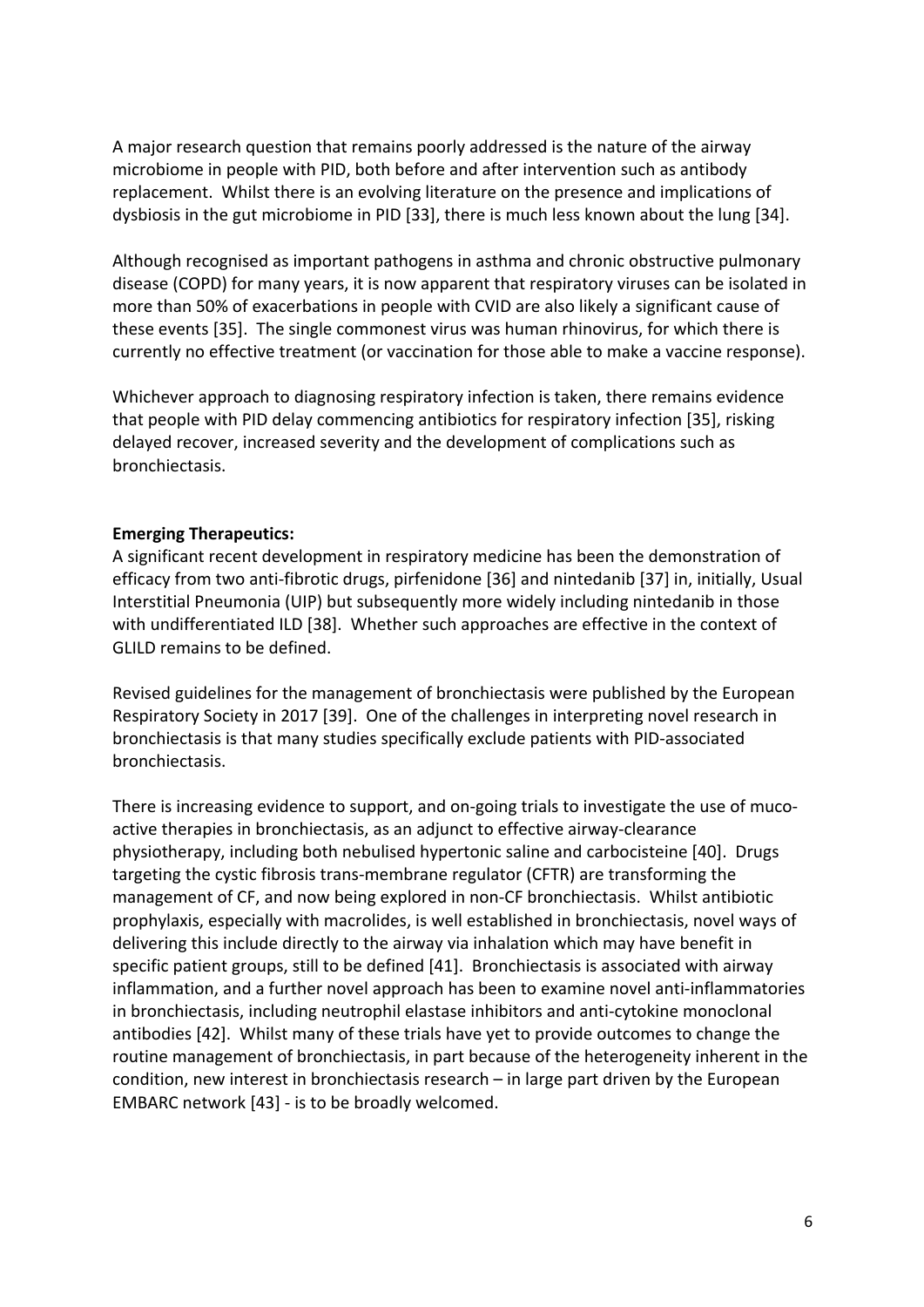Given that many respiratory infections are caused by respiratory viruses, notably human rhinovirus, the absence of drugs to target rhinovirus infection remains a significant unmet need.

# **CONCLUSION**

We have considered new approaches to the diagnosis and management of respiratory manifestations of PID, the latter driven by better understanding of the lung in health and disease, particularly the concept of the airway microbiome. These advances are welcome, as are improvements in health through a deeper understanding of the underlying immunodeficiency disorders permitting personalised therapies, but the core message remains that pulmonologists must be alert to the possibility of underlying PID in people presenting with 'SPUR' infections and manifestations of breakdown in immune-regulations, whilst immunologists must be alert to the development of acute and chronic respiratory complications of PID and remain up-to-date in developments in respiratory medicine. Ultimately, multi-professional working across respiratory medicine and immunology is likely to be to the benefit of patient care.

### **KEY POINTS**

- Immunologists and Pulmonologists should be alert to acute and chronic presentations and complications of respiratory disease in PID
- Better sampling of the lung is available through imaging and endoscopic ultrasound procedures.
- There are new treatments becoming available in bronchiectasis and interstitial lung diseases that have relevance to long –term respiratory complications of PID.

# **Acknowledgements**

Funding: none.

Conflict of interest: Professor Hurst has received support to attend meetings, and payment both to his employer and personally, for education and advisory work, from pharmaceutical companies that make medicines to treat respiratory disease.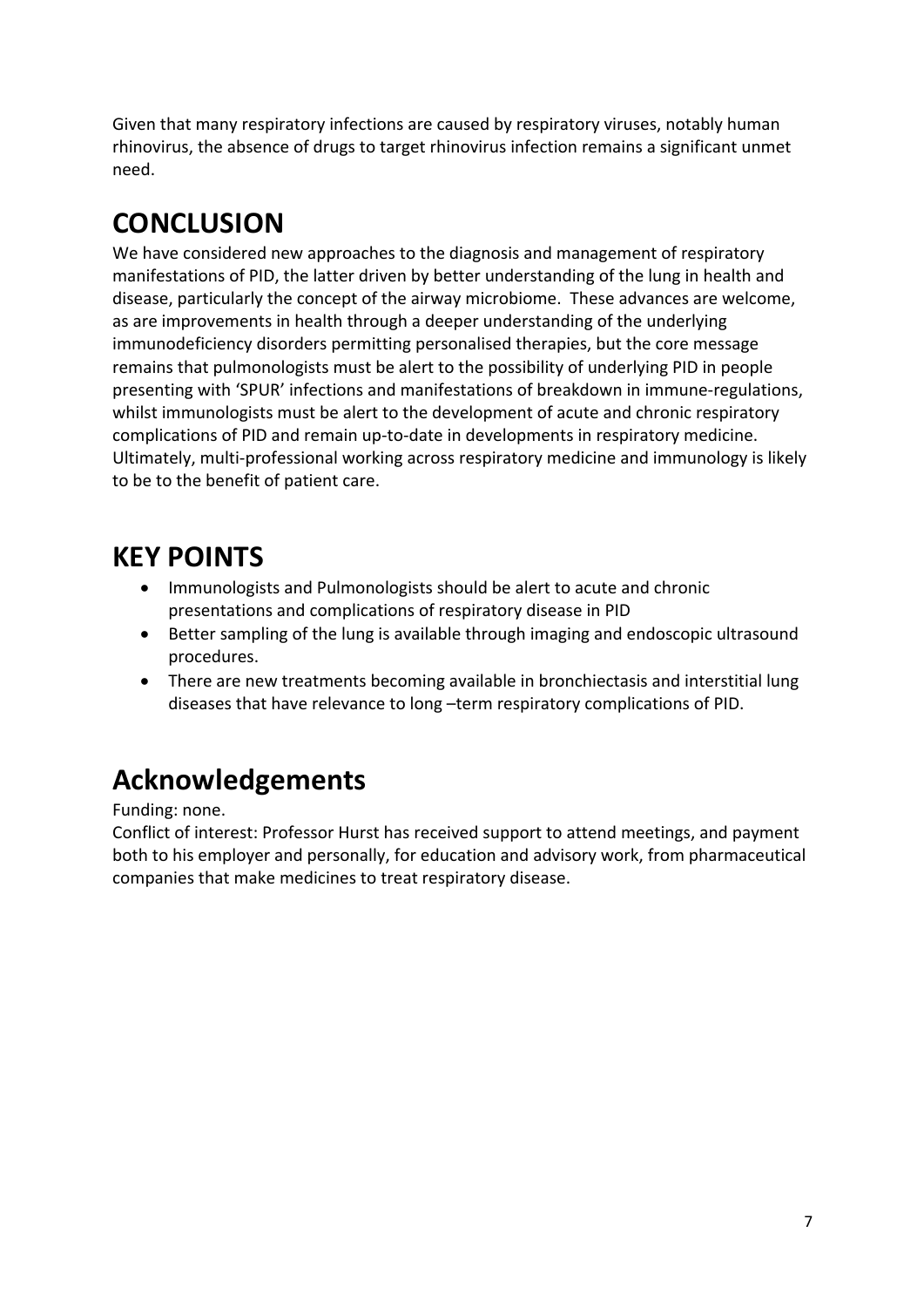### **REFERENCES**

1. Verma N, Grimbacher B, Hurst JR. Lung disease in primary antibody deficiency. Lancet Respir Med. 2015;3(8):651-660. doi:10.1016/S2213-2600(15)00202-7

2. Hurst JR, Verma N, Lowe D, et al. British Lung Foundation/United Kingdom Primary Immunodeficiency Network Consensus Statement on the Definition, Diagnosis, and Management of Granulomatous-Lymphocytic Interstitial Lung Disease in Common Variable Immunodeficiency Disorders. J Allergy Clin Immunol Pract. 2017;5(4):938-945. doi:10.1016/j.jaip.2017.01.021

\*3. Hurst JR, Warnatz K; ERS eGLILDnet Clinical Research Collaboration. Interstitial lung disease in primary immunodeficiency: towards a brighter future. Eur Respir J. 2020;55(4):2000089. Published 2020 Apr 3. doi:10.1183/13993003.00089-2020

*•new European collaboration on GLILD.*

4. Mahdaviani SA, Mohajerani SA, Rezaei N, Casanova JL, Mansouri SD, Velayati AA. Pulmonary manifestations of chronic granulomatous disease. Expert Rev Clin Immunol. 2013;9(2):153-160. doi:10.1586/eci.12.98

5. Kawai T, Watanabe N, Yokoyama M, et al. Interstitial lung disease with multiple microgranulomas in chronic granulomatous disease. J Clin Immunol. 2014;34(8):933-940. doi:10.1007/s10875-014- 0089-1

\*6. Lopes AJ. Advances in spirometry testing for lung function analysis. J Expert Rev Respir Med. 2019;13(6):559-569. doi:10.1080/17476348.2019.1607301

*•recent review on Spirometry.*

7. Gibson GJ. Spirometry: then and now. Breathe. 2005;1(3):207-216. doi:10.1183/18106838.0103.206

8. Pellegrino R, Viegi G, Brusasco V, et al. Interpretative strategies for lung function tests. Eur Respir J. 2005;26(5):948–968. doi:10.1183/09031936.05.00035205

9. Stanojevic S, Quanjer P, Miller MR, Stocks J. The Global Lung Function Initiative: dispelling some myths of lung function test interpretation. Breathe. 2013;9(6):462- 474. doi:10.1183/20734735.012113

10. Bickel S, Popler J, Lesnick B, Eid N. Impulse Oscillometry. Chest. 2014;146(3):841- 847. doi:10.1378/chest.13-1875.

11. Oostveen E, MacLeod D, Lorino H, et al. The forced oscillation technique in clinical practice: methodology, recommendations and future developments. Eur Respir J. 2003;22(6):1026- 1041. doi:10.1183/09031936.03.00089403

12. Frantz S, Nihlén U, Dencker M, Engström G, Löfdahl CG, Wollmer P. Impulse oscillometry may be of value in detecting early manifestations of COPD. Respir Med. 2012;106:1116–23. doi: 10.1016/j.rmed.2012.04.010.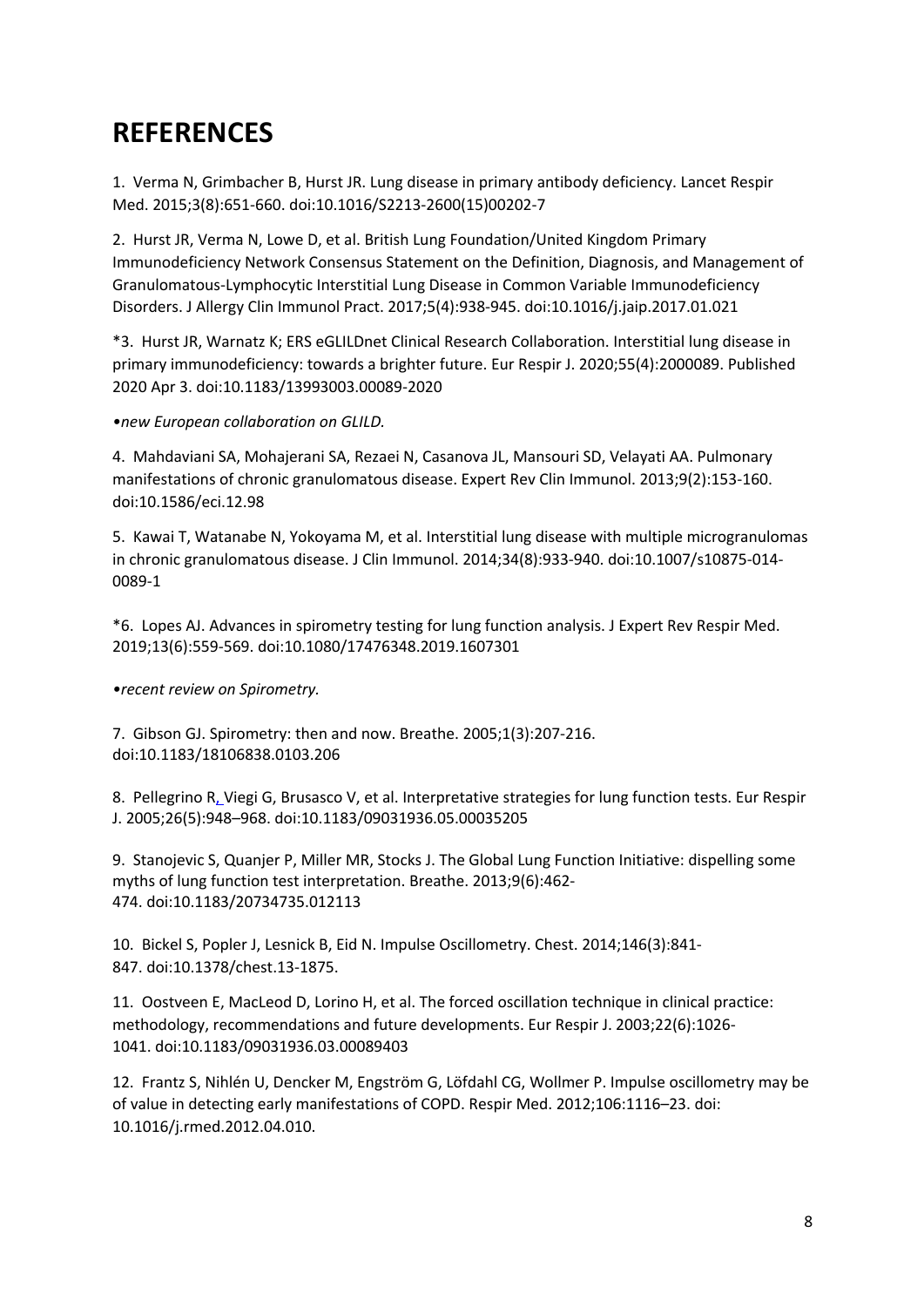13. Dubois AB, Botelho SY, Comroe JH Jr. A new method for measuring airway resistance in man using a body plethysmograph: Values in normal subjects and in patients with respiratory disease. J Clin Invest. 1956;35:327-335. doi: 10.1172/JCI103282

14. Brashier B, Salvi S. Measuring lung function using sound waves: role of the forced oscillation technique and impulse oscillometry system. Breathe. 2015;11(1):57- 65. doi:10.1183/20734735.020514

15. Desiraju K, Agrawal A. Impulse oscillometry: The state-of-art for lung function testing. Lung India. 2016;33:410-416. doi: 10.4103/0970-2113.184875

16. Michaelson ED, Grassman ED, Peters WR. Pulmonary mechanics by spectral analysis of forced random noise. J Clin Invest. 1975;56:1210-1230. doi: 10.1172/JCI108198

17. Gong SG, Yang WL, Zheng W, Liu JM. Evaluation of respiratory impedance in patients with chronic obstructive pulmonary disease by an impulse oscillation system. Mol Med Rep. 2014;10:2694–2700. doi: 10.3892/mmr.2014.2528

18. Takeichi N, Yamazaki H, Fujimoto K. Comparison of impedance measured by the forced oscillation technique and pulmonary functions, including static lung compliance, in obstructive and interstitial lung disease. Int J Chron Obstruct Pulmon Dis. 2019;14:1109-1118. Published 2019 May 24. doi:10.2147/COPD.S198030

19. Wahidi MM, Herth F, Yasufuku K, et al. Technical aspects of endobronchial ultrasound-guided transbronchial needle aspiration: CHEST guideline and expert panel report. Chest. 2016;149(3):816- 835. doi:10.1378/chest.15-1216

20. Balamugesh T, Herth FJ. Endobronchial ultrasound: A new innovation in bronchoscopy. Lung India. 2009:26(1);17-21. doi: 10.4103/0970-2113.45199

21. Gomez M, Silvestri GA. Endobronchial Ultrasound for the Diagnosis and Staging of Lung Cancer. Proceedings of the American Thoracic Society. 2009: 6(2), 180-186. doi:10.1513/pats.200808-081lc

22. Detterbeck FC, Lewis SZ, Diekemper R, et al. Executive Summary: Diagnosis and management of lung cancer, 3rd ed: American College of Chest Physicians evidence-based clinical practice guidelines. Chest. 2013;143:7S-37S. doi:10.1378/chest.12-2377

23. Colella S, Scarlata S, Bonifazi M, et al. Biopsy needles for mediastinal lymph nodes sampling by endosonography: current knowledge and future perspectives. J Thorac Dis. 2018;10(12):6960-6968. doi: 10.21037/jtd.2018.11.35

\*24. Rahman WT, Wale DJ, Viglianti BL, et al. The impact of infection and inflammation in oncologic 18F-FDG PET/CT imaging. Biomed Pharmacother. 2019;117; 109168. doi:10.1016/j.biopha.2019.109168

#### *•recent review on PET-CT.*

25. Jolles S, Carne E, Brouns M, et al. FDG PET-CT imaging of therapeutic response in granulomatous lymphocytic interstitial lung disease (GLILD) in common variable immunodeficiency (CVID). Clin Exp Immunol. 2016;187(1):138-145. doi:10.1111/cei.12856

26. Cinetto F, Scarpa R, Rattazzi M, et al. The broad spectrum of lung diseases in primary antibody deficiencies. Eur Respir Rev 2018;27(149):180019. doi:10.1183/16000617.0019-2018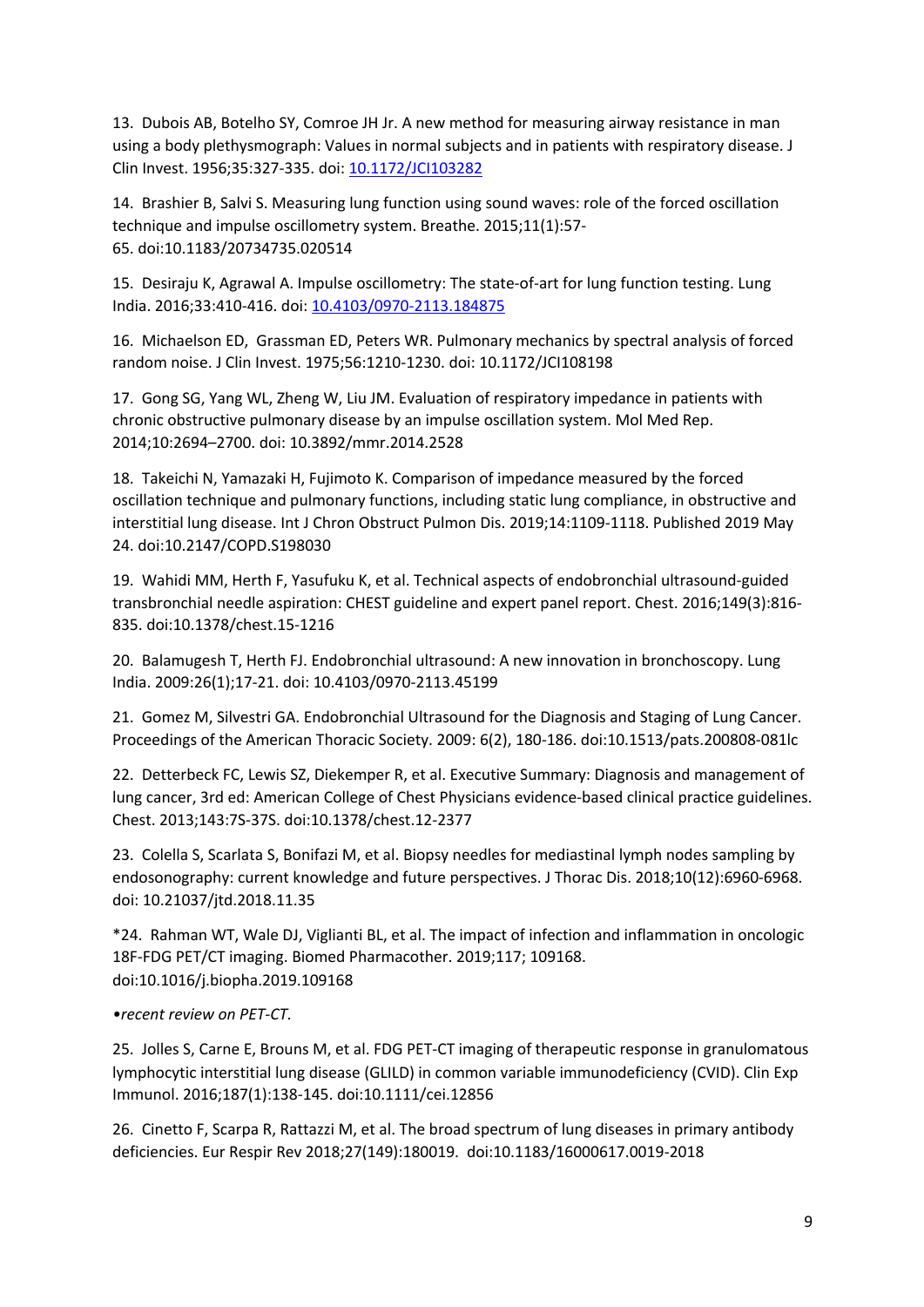27. Arslan S, Poyraz N, Ucar R, et al. Magnetic Resonance Imaging May Be a Valuable Radiation-Free Technique for Lung Pathologies in Patients with Primary Immunodeficiency. J Clin Immunol. 2015;36(1):66–72. doi:10.1007/s10875-015-0227-4

28. Milito C, Pulvirenti F, Serra G, et al. Lung Magnetic Resonance Imaging with Diffusion Weighted Imaging Provides Regional Structural as well as Functional Information Without Radiation Exposure in Primary Antibody Deficiencies. J Clin Immunol. 2015; 35:491–500. doi:10.1007/s10875-015-0172-2

\*29. Baumann U, Routes JM, Soler-Palacín P, et al. The Lung in Primary Immunodeficiencies: New Concepts in Infection and Inflammation. Front Immunol. 2018;9:1837. doi:10.3389/fimmu.2018.01837

*•recent review on PID and lung.*

30. Hilty M, Burke C, Pedro H, et al. Disordered microbial communities in asthmatic airways. PLoS One. 2010;5(1):e8578. Published 2010 Jan 5. doi:10.1371/journal.pone.0008578

31. The Lung Microbiome. Edited by Michael J. Cox, Markus J. Ege and Erika von Mutius. 2019. DOI: 10.1183/2312508X.erm8319. ISBN (electronic): 978-1-84984-102-3

32. Cox MJ, Turek EM, Hennessy C, et al. Longitudinal assessment of sputum microbiome by sequencing of the 16S rRNA gene in non-cystic fibrosis bronchiectasis patients. PLoS One. 2017;12(2):e0170622. Published 2017 Feb 7. doi:10.1371/journal.pone.0170622

33. Berbers RM, Nierkens S, van Laar JM, Bogaert D, Leavis HL. Microbial Dysbiosis in Common Variable Immune Deficiencies: Evidence, Causes, and Consequences. Trends Immunol. 2017;38(3):206-216. doi:10.1016/j.it.2016.11.008

34. Mooney D, Edgar D, Einarsson G, Downey D, Elborn S, Tunney M. Chronic lung disease in common variable immune deficiency (CVID): A pathophysiological role for microbial and non-B cell immune factors. Crit Rev Microbiol. 2017;43(4):508-519. doi:10.1080/1040841X.2016.1268568

35. Sperlich JM, Grimbacher B, Workman S, et al. Respiratory Infections and Antibiotic Usage in Common Variable Immunodeficiency. J Allergy Clin Immunol Pract. 2018;6(1):159-168.e3. doi:10.1016/j.jaip.2017.05.024

36. King TE Jr, Bradford WZ, Castro-Bernardini S, et al. A phase 3 trial of pirfenidone in patients with idiopathic pulmonary fibrosis [published correction appears in N Engl J Med. 2014 Sep 18;371(12):1172]. N Engl J Med. 2014;370(22):2083-2092. doi:10.1056/NEJMoa1402582

37. Richeldi L, du Bois RM, Raghu G, et al. Efficacy and safety of nintedanib in idiopathic pulmonary fibrosis [published correction appears in N Engl J Med. 2015 Aug 20;373(8):782]. N Engl J Med. 2014;370(22):2071-2082. doi:10.1056/NEJMoa1402584

\*38. Flaherty KR, Wells AU, Cottin V, et al. Nintedanib in Progressive Fibrosing Interstitial Lung Diseases. N Engl J Med. 2019;381(18):1718-1727. doi:10.1056/NEJMoa1908681

*•use of anti-fibrotics in other interstitial lung diseases.*

39. Polverino E, Goeminne PC, McDonnell MJ, et al. European Respiratory Society guidelines for the management of adult bronchiectasis. Eur Respir J. 2017;50(3):1700629. Published 2017 Sep 9. doi:10.1183/13993003.00629-2017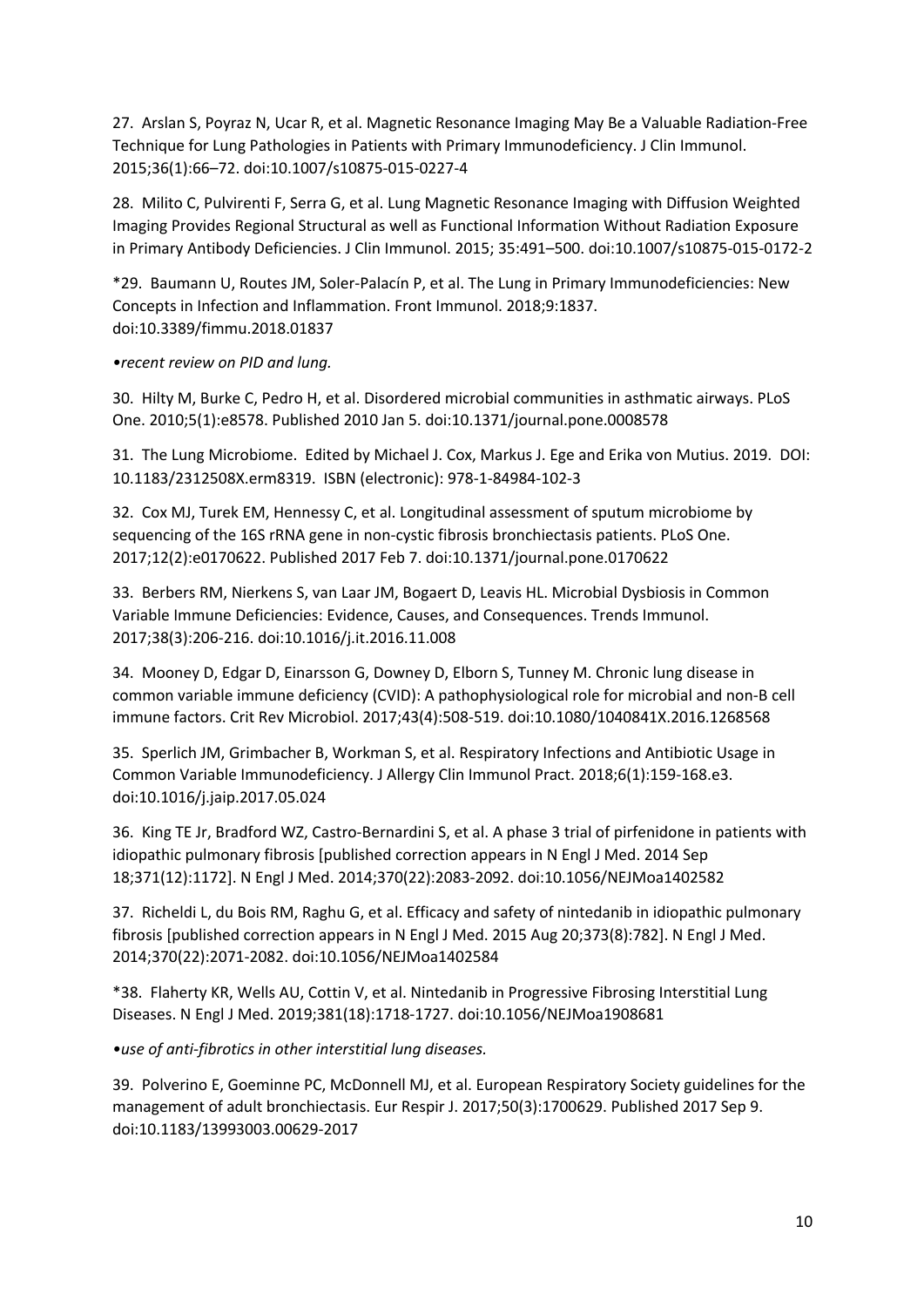\*40. Bradley JM, Anand R, O'Neill B, et al. A 2 × 2 factorial, randomised, open-label trial to determine the clinical and cost-effectiveness of hypertonic saline (HTS 6%) and carbocisteine for airway clearance versus usual care over 52 weeks in adults with bronchiectasis: a protocol for the CLEAR clinical trial. Trials. 2019;20(1):747. Published 2019 Dec 19. doi:10.1186/s13063-019-3766-9

### *•new landmark trial protocol in bronchiectasis.*

41. Haworth CS, Bilton D, Chalmers JD, et al. Inhaled liposomal ciprofloxacin in patients with noncystic fibrosis bronchiectasis and chronic lung infection with Pseudomonas aeruginosa (ORBIT-3 and ORBIT-4): two phase 3, randomised controlled trials [published correction appears in Lancet Respir Med. 2019 Jan 25;:]. Lancet Respir Med. 2019;7(3):213-226. doi:10.1016/S2213-2600(18)30427-2

\*42. Keir HR, Fong CJ, Crichton ML, et al. Personalised anti-inflammatory therapy for bronchiectasis and cystic fibrosis: selecting patients for controlled trials of neutrophil elastase inhibition. ERJ Open Res. 2019;5(1):00252-2018. Published 2019 Mar 25. doi:10.1183/23120541.00252-2018

### *•novel anti-inflammatory drugs for bronchiectasis.*

43. Chalmers JD, Crichton M, Goeminne PC, et al. The European Multicentre Bronchiectasis Audit and Research Collaboration (EMBARC): experiences from a successful ERS Clinical Research Collaboration. Breathe (Sheff). 2017;13(3):180-192. doi:10.1183/20734735.005117